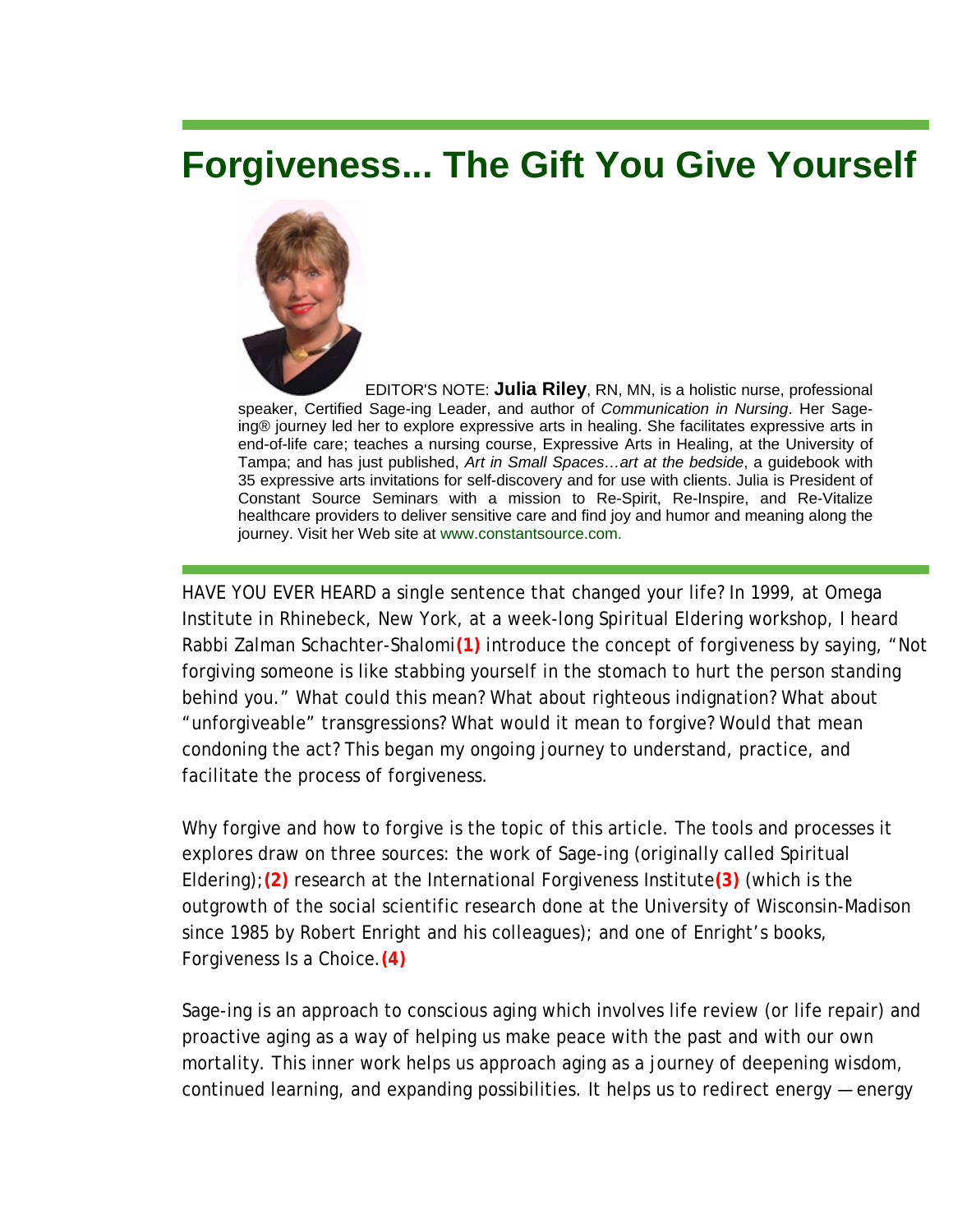that is tied up in resentments and regrets about the past and in fears about death into what I think of as the exploration of the passion and mystery of the unlived life . . . my "What's next?"

As we age we may dwell on the past, focusing on what we see as mistakes, missed opportunities, roads not taken. When we feel consumed by the resulting anxiety, we often take refuge in distracting activities to ward off the painful memories. A friend who has an issue with weight control says, "A sandwich is my friend." Reb Zalman writes that as we become determined to overcome this anxiety and remain present to the pain of past experiences, we discover to our surprise that the pain is eminently workable, that we can forgive ourselves. By befriending the pain, gently reviewing our past with the blessing of the wisdom gleaned in our lives, we can mend our personal history.

Time is stretchable and therefore subject to reshaping by contemplative techniques. One such process is called "Healing a Painful Memory," in which one reaches back into the past to heal the part of ourselves that is still imprisoned there — a questionable decision, a bruised relationship — and apply the balm of our more mature consciousness. In such a process we can see our elder self saying, "I come with assurance from the future. You are going to make it. You lived through this difficulty, healed from it, and learned important lessons that matured into wisdom."

To make peace with the past we must learn to forgive. Sage-ing offers two other processes I've found helpful in this regard:

"A Testimonial Dinner for Life's Severe Teachers"**(5)** uses the broad perspective of time to "reframe" hurtful relationships and situations. You identify the lessons learned in an imagery or journal exercise; examine your own role, if any, in a given situation; consider the personal growth or good that might have come from the situation; forgive yourself if you had a part in causing the hurt; and then forgive the other, releasing the energy that has been tied up in resentment and redirecting that energy into your conscious growth as an elder. For me, having had troubled relationships with my father and mother, I now acknowledge the gifts they have brought to my life, my father's gift of public speaking and my mother's joyful, playful outgoing personality. . . traits that have served me well.

The second exercise — "Bedtime Prayer of Forgiveness" — is a preventive that uses simple contemplation before sleep to let go of and forgive transgressions of the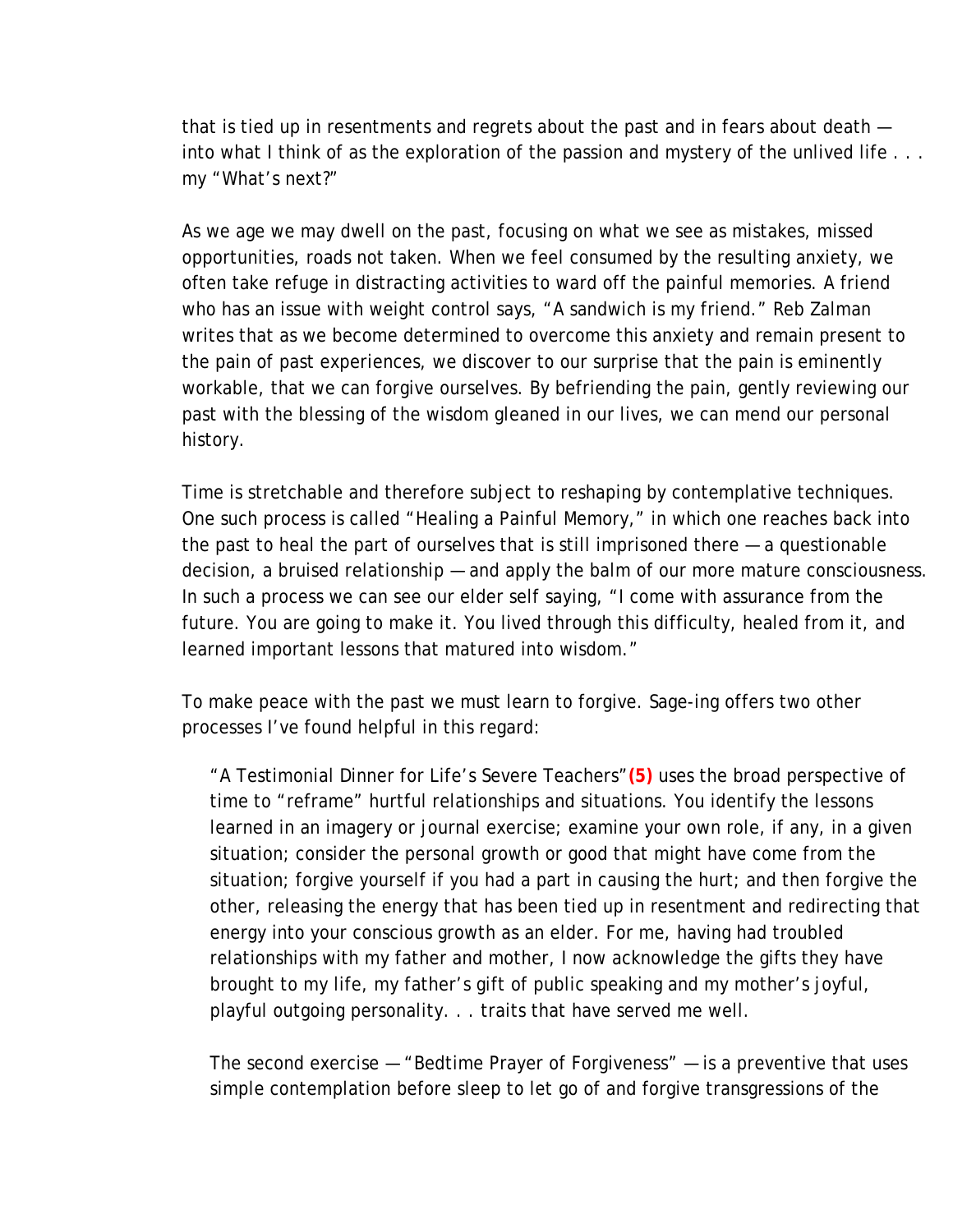day.**(6)** I combine this with a nightly gratitude practice,**(7)** deep breaths of release, and a few moments to count my blessings. Emmons' research on the health benefits of a gratitude practice makes sense to me as a nurse. Here is a poem that captures the essence of this work:

> **The Sage Must Travel Light**  Youth can carry a heavy load day after day Without noticing the damaging effects, But the sage must lay down the burden. Resentments, regrets, injuries, slights, Grudges and disappointments, Are much too cumbersome For a person of wisdom and contentment. The sage must travel light. There is a backpack in the mind Which over the years has become Filled with rock and stones. You do not have to carry them anymore. You can empty your pack And carry only compassion from one day to the next. — William Martin**(8)**

During my early research in 2000, I had come upon the home page of the International Forgiveness Institute, and there I found useful definitions that were starting points for my own thinking. Forgiveness IS a turning to the "good" in the face of wrongdoing, a foregoing of resentment or revenge even when it is deserved, a gift we give ourselves. Forgiveness IS NOT forgetting, denying, condoning, or seeking justice or compensation. Nor is forgiveness a quid-pro-quo exchange that seeks advanced compensation before its conferring.

In researching this article, I revisited the Institute, delving more deeply into the research by Robert Enright at the heart of their outreach. Forgiveness is clearly a skill that improves with practice; yet, more than a skill, it is an *attitude* of good will and a "moral virtue" that develops. It becomes a part of your identity and transforms your character and relationships as you understand and practice it. Not a quick fix — hard, sometimes painful — Enright likens his process to a road map that is checked for directions as needed.

*Why do this?* To get the pain to stop, to heal, and move on. He identifies the paradox of forgiving, that as we forgive the other who hurt us, we are the ones healed.

*How to do this?* Enright's four steps or "guideposts" for forgiving include:

- $\bullet$  uncovering your anger  $-$  anger can be a good motivator;
- $\bullet$  deciding to forgive  $-$  creating a change of heart with a decision to forgive;
- working on forgiveness to "begin to bear and grieve the pain" (Reed);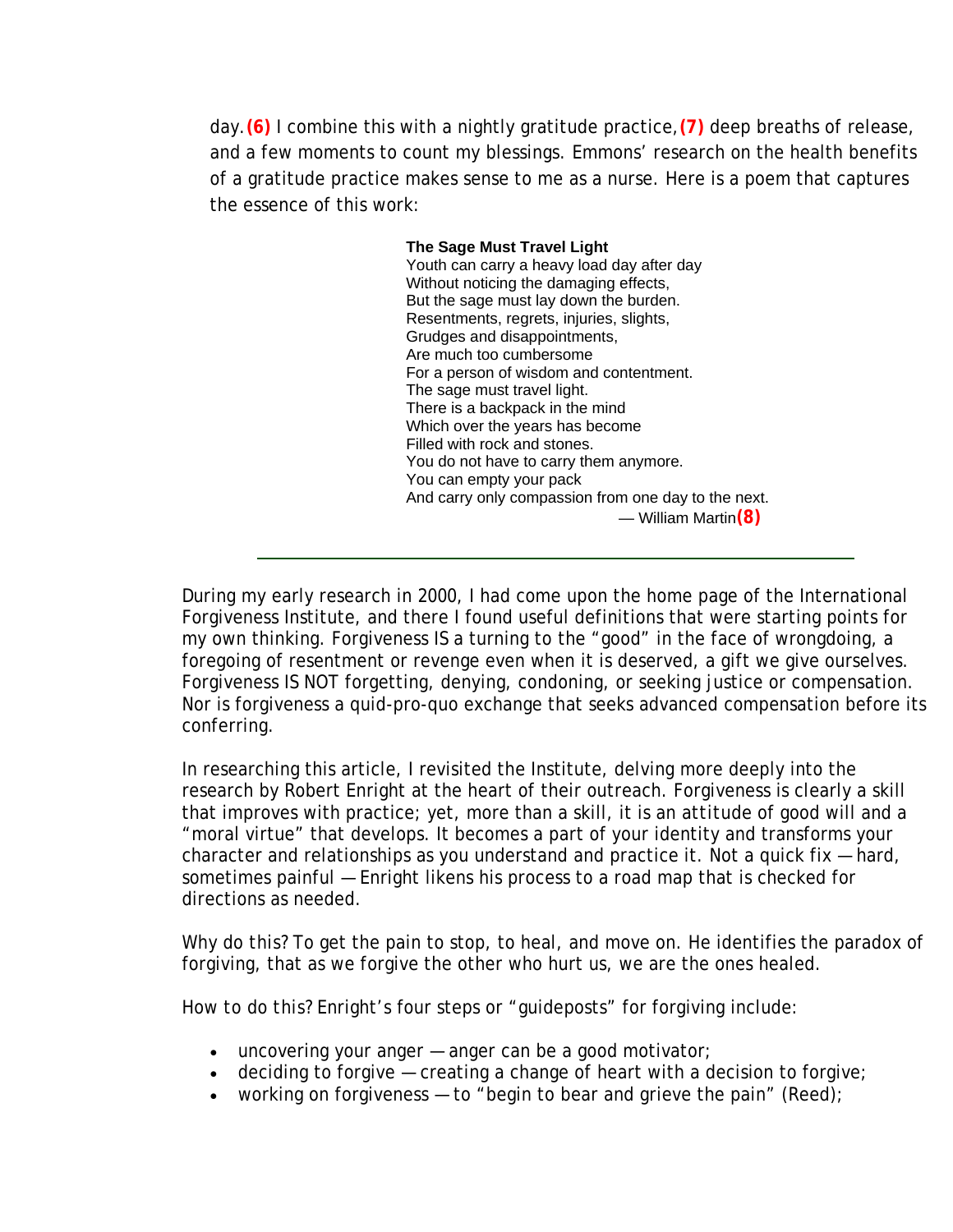• • releasing yourself from an emotional prison – and thereby perhaps finding meaning or even a new or renewed purpose in life.

This process involves using a journal as a guide to help you answer specific questions. The research that supports this work is impressive. Dr. Gayle Reed, who is also a personal counselor with Forgiveness Recovery, LLC, described how "research from the University of Wisconsin has shown that internalizing, or holding on to, hurt and resentment can lead to depression, post-traumatic stress, increased anger, anxiety, illness, drug and alcohol abuse, sleep- and even eating disorders. But the challenge is that simply saying 'I forgive you' isn't enough. True healing can come only when a person has committed to the process of forgiving."**(9)**

Waltman and colleagues did some compelling research on the effects of forgiveness on coronary artery disease. Their work provided a ground-breaking demonstration that health may be improved by an intervention that helps people to forgive someone who has caused them ongoing stress and grief.**(10)** They used myocardial perfusion imaging to show that vividly recalling a time when the patient was hurt by someone resulted in less disruption of their cardiac blood flow after 10 sessions of the forgiveness intervention, whereas 10 sessions of learning positive coping strategies did not improve blood flow. Theory would predict that the effect of the forgiveness intervention should be mediated by increased forgiveness and decreased anger, and these were indeed observed in the intervention group to a greater extent than in the control group.

If forgiveness is a skill that can be learned with practice, how might we introduce it to the children in our lives so that it becomes a life-long skill? As a psychiatric nurse I wanted to help my son and myself to move through rough spots, to let go of anger and hurts, yet honor the power of the feelings. When we had a disagreement and I identified a time when it seemed we could move on, I would ask him, "Are you ready to start over?" This meant lovingly letting go and moving on, with the understanding that he could refuse if he needed more time. It worked both ways as he got older. This seemed to clear the air. Enright has written a children's book to help a child imagine what forgiveness might look like. . . "getting in the plane, taking off, and rising above the story until you are bouncing gently on big white cotton ball clouds with the blue sky and sun ahead of you all day. Think of forgiveness this way."**(11)** I will offer this book to my grandchildren....

Have you ever heard a single sentence that changed your life? Still learning . . . Several weeks ago I read a simple prayer, "Oh, Lord, please help me to forgive those who sin differently than I do." I continue to embrace "pithy prose" on life's journey of offering forgiveness to others and to myself. Forgiveness is a precious gift you give yourself.